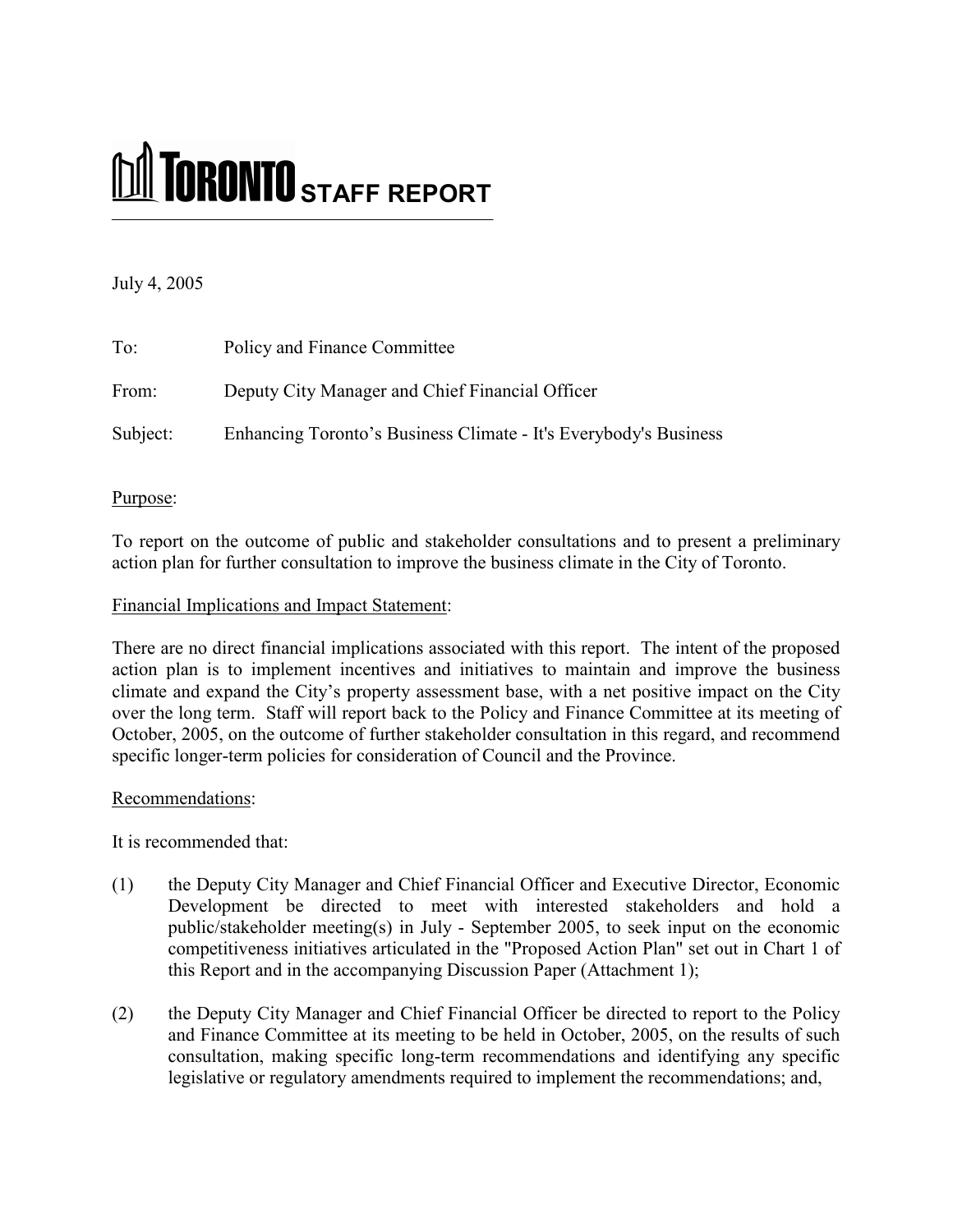$(3)$ the appropriate City Officials be authorized and directed to take the necessary actions to give effect thereto.

## Background:

Toronto is one of the world's most cost-competitive cities for business. Toronto has lower business costs than most of the European, North American and Asian cities studied in the 2004 Competitive Alternatives report by KPMG. The study found Toronto ranks first in cost competitiveness against such U.S. cities as Birmingham, Boston, Chicago, Dallas, New York, and San Jose, and global cities such as Amsterdam, Frankfurt, London, and Sydney. Even when smaller cities are added to the comparison, Toronto still has lower costs than 99% of all U.S. cities studied.

Toronto is Canada's corporate capital and leading business address. It is home to more nationally and internationally top-ranked companies than any other Canadian city. Toronto is the third largest financial services centre on the continent and is the headquarters of Canada's five largest banks, Canada's six largest accounting companies and nine of Canada's ten largest law firms. Toronto is also a centre of culture and creativity, and is a major centre for live theatre and music. Significant expansions are currently underway at every major cultural facility in Toronto. Most important, however, is Toronto's highly skilled, educated and multi-lingual workforce which provides the knowledge and know-how to keep Toronto businesses at the forefront of their sectors. Toronto has been very successful in attracting the best and brightest people from across Canada and indeed from around the world.

As with any city, Toronto must compete for investment and jobs with other large urban areas in North America and increasingly around the world. Toronto also has to remain competitive with other Canadian centres and its own rapidly expanding "905" suburbs. At the same time, new technologies in telecommunications and information technologies have freed many businesses from central city locations. The decentralization of office employment has been happening across North America. The factors that influence the location decisions of new firms coming into the region or the relocation decisions of existing firms within it are complex and often interrelated, and include such considerations as:

- Labour market and costs:  $\frac{1}{2}$
- Transportation and accessibility;
- Proximity to clients and business contacts;
- Prestige and visibility;
- Land costs and availability;
- Building rents, maintenance and utility costs, and  $\frac{1}{2}$
- Property taxes.  $\overline{a}$

Total office occupancy costs in downtown Toronto remain significantly higher than in the suburbs, and commercial property taxes are much higher in the City of Toronto than in the surrounding GTA. City Council recognizes there are structural problems in its property tax system, a situation that has been some sixty years in the making and one which neither the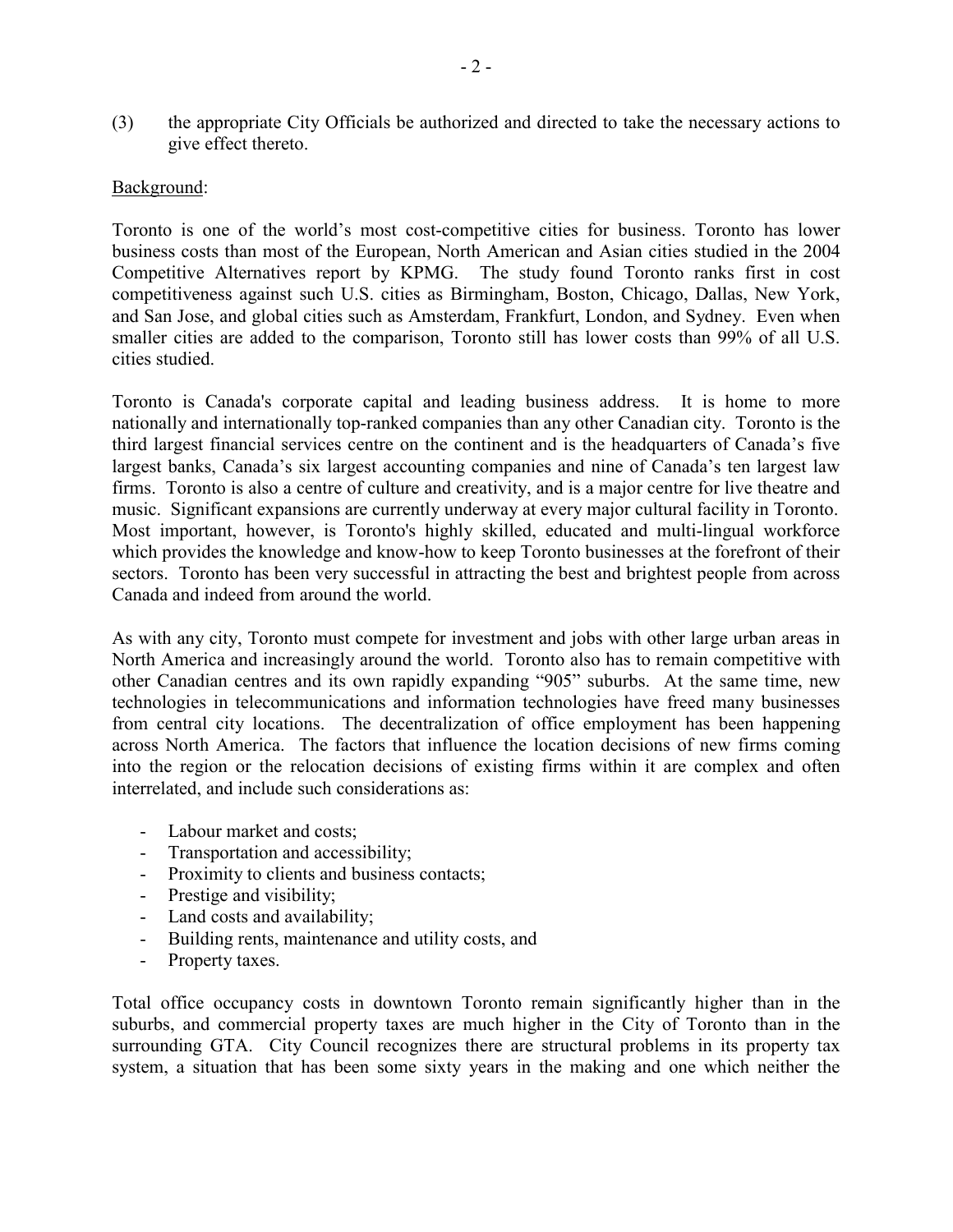provincial nor local level of governments have so far been able to effectively address, and that, if left unattended, will only worsen.

In addition, City Council has identified nine Priority Areas for its  $2003 - 2006$  term, one of which is to "Improve the Business Climate". The City has responded to the challenge of addressing Council's priorities in a number of areas. Economic Development staff have been actively working to implement Toronto's Economic Development Strategy adopted in 2000 and to establish and implement a specific action plan for this term of Council. In addition, a City staff team co-ordinated by the Deputy City Manager and Chief Financial Officer undertook a stakeholder consultation process related to long-term financial strategies. Together, these have led to the development of an Action Plan which deals with tax policy and associated business competitiveness issues.

# Comments:

The City's public meetings provided an opportunity to consult with Toronto's residents, business owners, landlords, tenants and other stakeholders on economic competitiveness policies and the longer term strategies and direction that should be considered to make the City a better place to live, work and play. The interest in this issue was evident by the level of participation and the thoughtful and insightful advice provided by the participants.

What became clear during the dialogue with the City's residents and businesses was the complexity of the issues, and that improving the property tax system alone is not enough. There was a clear recognition that a comprehensive strategy involving all three orders of government needs to be taken together with property tax reform to achieve the longer term strategic objective for the City. There was an emphasis on the opportunity for the public and private sectors to partner with the City to play an important role in creating the conditions and climate that supports economic and assessment growth, job creation, and that improves upon the existing strengths and economic quality of life for its residents in a way that is sustainable and fair to all taxpayers.

City staff have listened to, researched, and analyzed the issues and input of stakeholders. A strong local economy and the creation of jobs is a central component of any sustainable longterm strategy to address pressing community issues and to sustain quality public amenities and services. Commercial and industrial property taxes do in fact provide a fiscal benefit to residents of Toronto, and the lowering of tax rates has been shown to increase development activity.

With this in mind, staff have developed a preliminary action plan and a comprehensive set of initiatives as part of a longer-term plan to improve the business climate, as outlined in Chart 1, and is presented for the purpose of further consultation with stakeholders. The rationale for this preliminary direction is more fully described in the attached Discussion Paper (Attachment 1).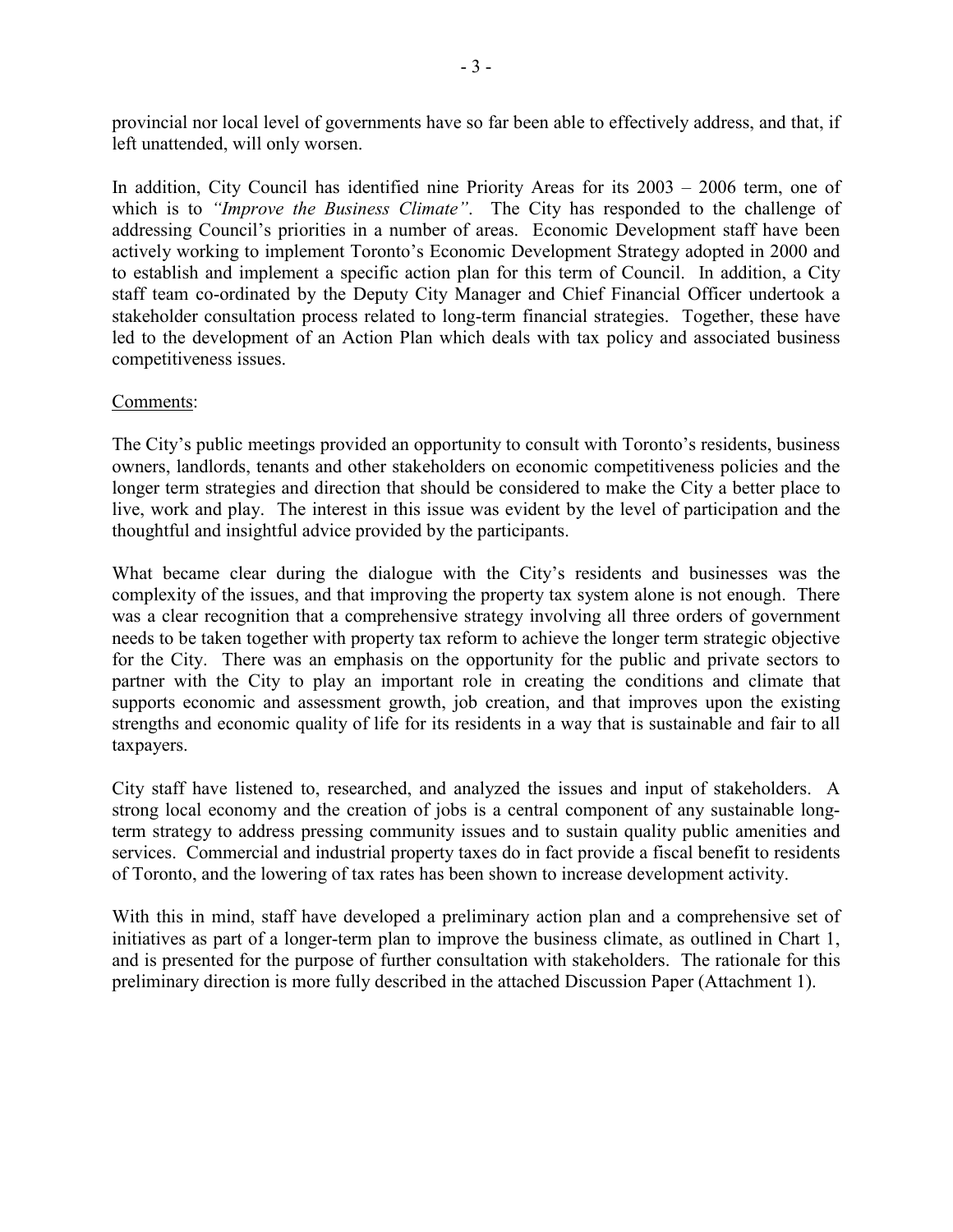#### **Chart 1 – Proposed Action Plan Improving the City's Competitiveness**

#### **Tax Policy and Cost Competitiveness Initiatives**

- $(1)$ Long-term Strategy to Reduce Commercial, Industrial and Multi-Residential Tax Ratios from the current level of approximately 4-times residential to 2.5-times residential over a maximum 15-year period;
	- $(a)$ allowing commercial, industrial and multi-residential (CIM) tax increases at one-third pass-through of residential tax increases (e.g.  $3\%$  res. and  $1\%$  $CIM$ );
	- accelerate CVA-related tax burden shift from non-residential to residential; (b)
- $(2)$ Request the Province to reduce Toronto's business education tax rates to the average of the surrounding GTA municipalities to create a 'level playing field';
- Phase-out of capping/clawback regime over fifteen years by utilizing capping limit  $(3)$ of 5% of CVA taxes;
- Property tax relief program for the neighbourhood retail class by way of an  $(4)$ accelerated phase-in to a tax ratio of 2.5 times residential over a maximum 10-year period;
- $(5)$ Property tax rebate program for designated heritage properties.
- $(6)$ Lower tax rate for new office, hotel and industrial development (2.5x residential);
- Tax abatement for vacant portion of new office during initial lease-up period;  $(7)$
- $(8)$ New tenant business tax credit equal to the existing vacancy allowance for defined period of time;
- $(9)$ Expand Tax Increment Equivalent Grant program in Community Improvement Plan Areas to protect selected employment areas;
- $(10)$ Waive building permit fees for all new office, hotel and industrial development;

## **Non-Tax Policy Initiatives**

- $(11)$ Invest in proactive programs to stimulate job creation by anchoring existing jobs and firms in Toronto. For example:
	- (i) start-up assistance for new businesses, support for key industry clusters, and expansion of BIAs;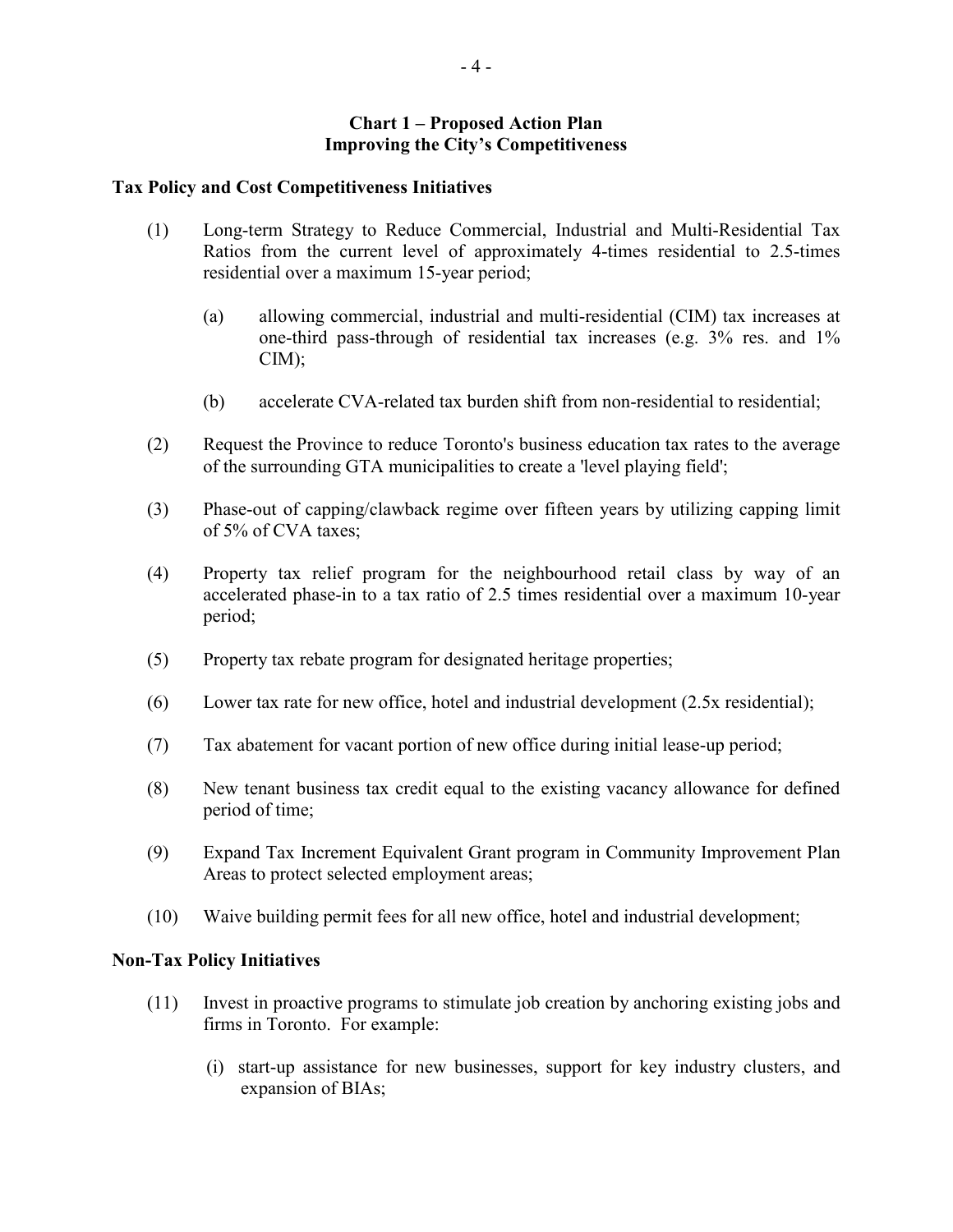- (ii) labour force development initiatives, including strengthening linkages to Toronto's diverse communities and partnerships with universities and colleges;
- $(12)$ Stimulate investment, revitalization and assessment growth through non-tax policy initiatives. For example:
	- streamlining the development and building approvals process;  $(i)$
	- $(ii)$ enhance quality of place to lever employment related investment;
	- $(iii)$ partnerships with the Federal and Provincial governments and improved coordination of intergovernmental policies and programs;
- Promote the Toronto 'brand' locally and internationally to increase the City's profile and  $(13)$ showcase our competitive advantages; and,
- $(14)$ Initiate business focused outreach and engagement program. For example:
	- $(i)$ establishment of a Mayor's Business Roundtable and other mechanisms to ensure ongoing engagement and involvement of the business community;
	- establishment of an Interdivisional Economic Growth staff team to evaluate and  $(ii)$ improve programs and services to meet the needs of business;
	- $(iii)$ implementation of a comprehensive communication strategy to advance this tax policy and economic competitiveness action plan.

With respect to the partnership issue, the City of Toronto and the Province of Ontario have embarked on an initiative to modernize the City of Toronto Act, and which will provide Toronto with broad governmental powers by way of replacement of the existing numerous legislation with an Act providing plenary powers to the City, subject to only to specific exemptions in the provincial interest. It is anticipated that, with the elimination of prescriptive legislation, the City will adopt specific policies to guide its new plenary powers, such as in the area of tax policy. The actions and preliminary policies presented in this report is a first step in this regard.

# Next Steps:

The following is the proposed next steps towards the development of longer-term policies for the City of Toronto:

| July 7, 2005            | Policy & Finance Committee<br>Presentation and stakeholder update.                     |
|-------------------------|----------------------------------------------------------------------------------------|
| $July - September 2005$ | Public meeting and further stakeholder<br>consultation.                                |
| October 2005            | Policy & Finance Committee<br>Final report and specific recommendations to<br>Council. |